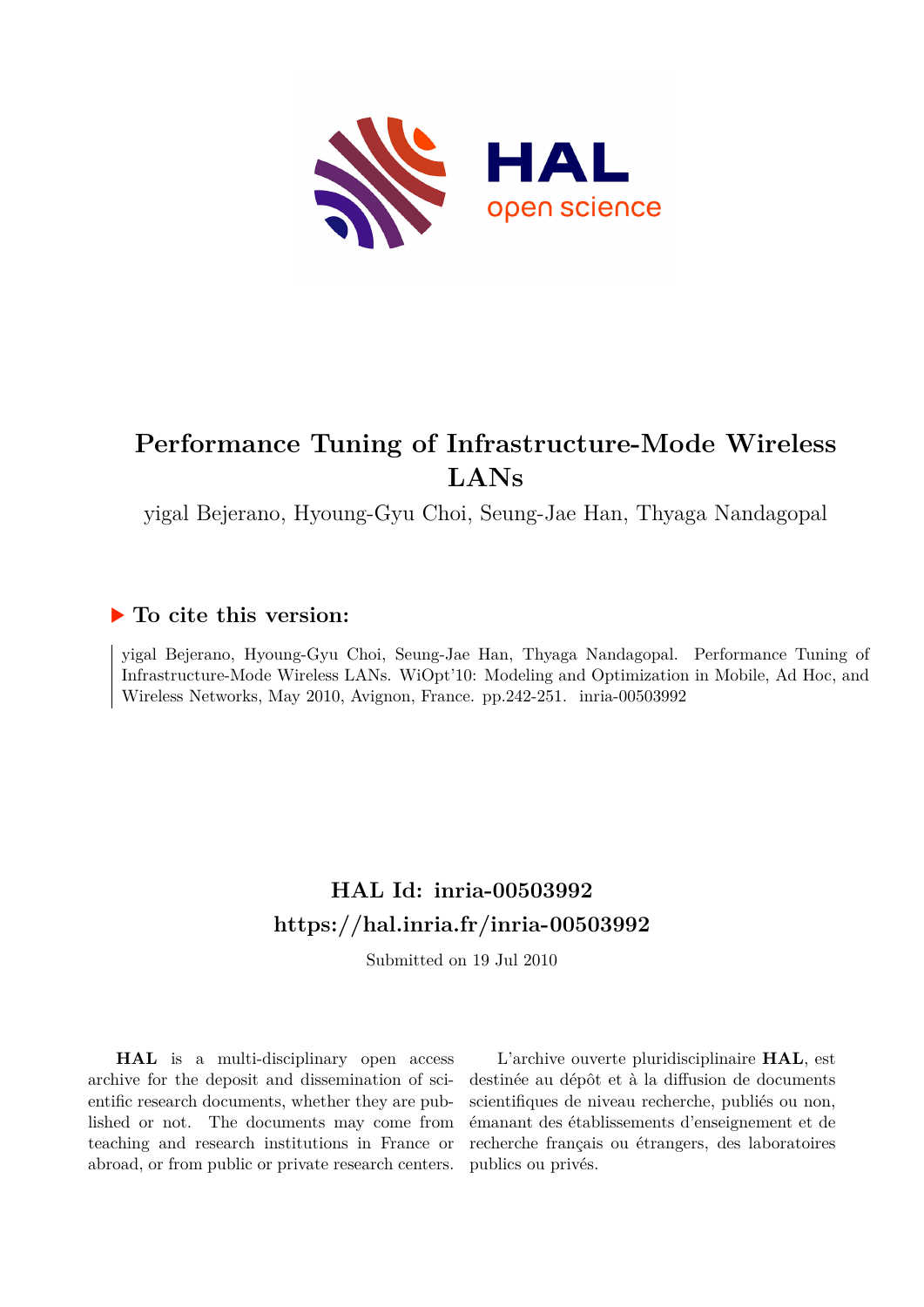# Performance Tuning of Infrastructure-Mode Wireless LANs

*Abstract***—Conventional wisdom about 802.11 WLANs dictates that as the number of active users increases, the contention windows (CW) of all the contending users needs to increase to prevent collision losses. However, given the increasing data rates of 802.11 standards, the fraction of time spent not transmitting information (as a result of back-off) is also increasing, leading to reduced throughput when compared to the theoretical maximum. While there appears to be an inherent conflict between reducing collisions by increasing the CW and reducing overhead by decreasing the CW, we demonstrate in this paper that this conflict can be eliminated in Infrastructure-Mode wireless LANs (I-WLAN) where downlink TCP and UDP flows dominate. Unlike the traditional trend of WLAN performance analysis that assumes that all the stations are greedy, we consider the case in which only the access point (AP) is greedy while the mobile users in the cell react to the information sent to them. This setting captures the traffic patterns in I-WLANs more accurately as users typically utilize their WLAN connections predominantly for downloading information through TCP (i.e., web browsing) and UDP (i.e., video streaming) connections. We show via analysis and extensive experimentation that by changing the minimum CW at the APs and the users, we can achieve 25 - 30% greater throughput than the typically recommended 802.11 settings. We achieve this without requiring any changes to the MAC or PHY, and utilizing only the standard features present on currentgeneration 802.11 chip-sets.**

**Keywords:** IEEE 802.11 WLANs, Performance Analysis.

#### I. INTRODUCTION

Last hop wireless data networks are dominated by the IEEE 802.11 family [1] of standards, that support higher and higher data rates. Recent proposals for the 802.11 standards aim for 600 Mbps peak data transfer rates on the PHY layer[2]. On the surface, improvements in the PHY data rates appear to translate directly to the end-to-end throughput experienced by the user. However, due to the various overheads required by the distributed nature of the 802.11 Medium Access Control protocol, the actual throughput experienced at the transport layer (TCP/UDP) is nearly half of the physical layer rate. For example, when we use the default recommended settings for 802.11a/g, the throughput at the TCP layer is only 23 Mbps (see Section III for details) for a single pair of nodes.

Many papers have focused on analyzing the performance of 802.11 wireless networks [3], [4], [5], [6], [7], with the most notable being the paper by Cali et.al. [3]. These papers commonly analyze the *saturated nodes* case, where all the nodes are backlogged and contend for the channel all the time. A few other recent papers have analyzed the *unsaturated node* case where *every node* is not greedy all the time[8]. In reality, the most common use-case of IEEE 802.11 WLANs is the

**Yigal Bejerano**† **Hyoung-Gyu Choi**‡ **Seung-Jae Han**‡ **Thyaga Nandagopal**† † Bell-Labs, Alcatel-Lucent, NJ, USA. ‡ Yonsei University, Seoul, Korea.

> hot-spot scenario, which does not fall in either of the above categories considered in contemporary research. In order to see this, consider a typical hot-spot with an Access Point (AP) and a bunch of users. Users access web content predominantly, with very few applications sending upstream data (e.g., file sharing, audio/video conferencing). The traffic is primarily a mix of TCP flows and streaming UDP flows on the downlink, with some occasional TCP or low bit-rate UDP flows on the uplink, as seen at the AP. We identify these hot-spot settings as *Infrastructure-mode WLANs* (I-WLAN).

> In I-WLANs, the AP is the node that is backlogged more than any other user, and contends for the channel nearly all the time. Users on the other hand have very few upstream flows to send to the AP. Even when the upstream flows are all TCP flows, the AP has to contend for the channel in order to send the TCP acknowledgements (ACKs) to the users. This implies that every user essentially competes with the AP. We consider these I-WLANs in detail and describe how to improve the overall performance on these networks, supported by an extensive evaluation via analysis and experimentation on a 802.11a/g testbed.

Our key contributions are as follows.

- 1) We show that TCP flows with their inherent ack-based self-clocking regulate the number of contending users in the channel, regardless of the number of TCP flows served on the downlink.
- 2) We show that for the case when downlink flows dominate the channel, the AP can set its minimum congestion window  $(CW_{min})$  to a really small value that is smaller than the current recommendations of the 802.11 standards, regardless of the number of TCP/UDP flows on the downlink, or the number of users in the system receiving these downlink flows.
- 3) We identify a very interesting phenomenon wherein if the users send TCP ACKs faster by using a smaller  $CW_{min}$  than that of the AP, the throughput of the TCP session increases noticeably.
- 4) We present the ideal  $CW_{min}$  settings for handling a mix of upstream and downstream TCP and UDP flows when the AP is always backlogged and only a few users are actively sending upstream traffic at any time. We show that this joint transport-MAC layer optimized setting does much better than a pure MAC layer approach.
- 5) We present throughput analysis that allows us to determine the optimal value of the  $CW_{min}$  at the AP for any mix of downlink/uplink TCP/UDP flows, and confirm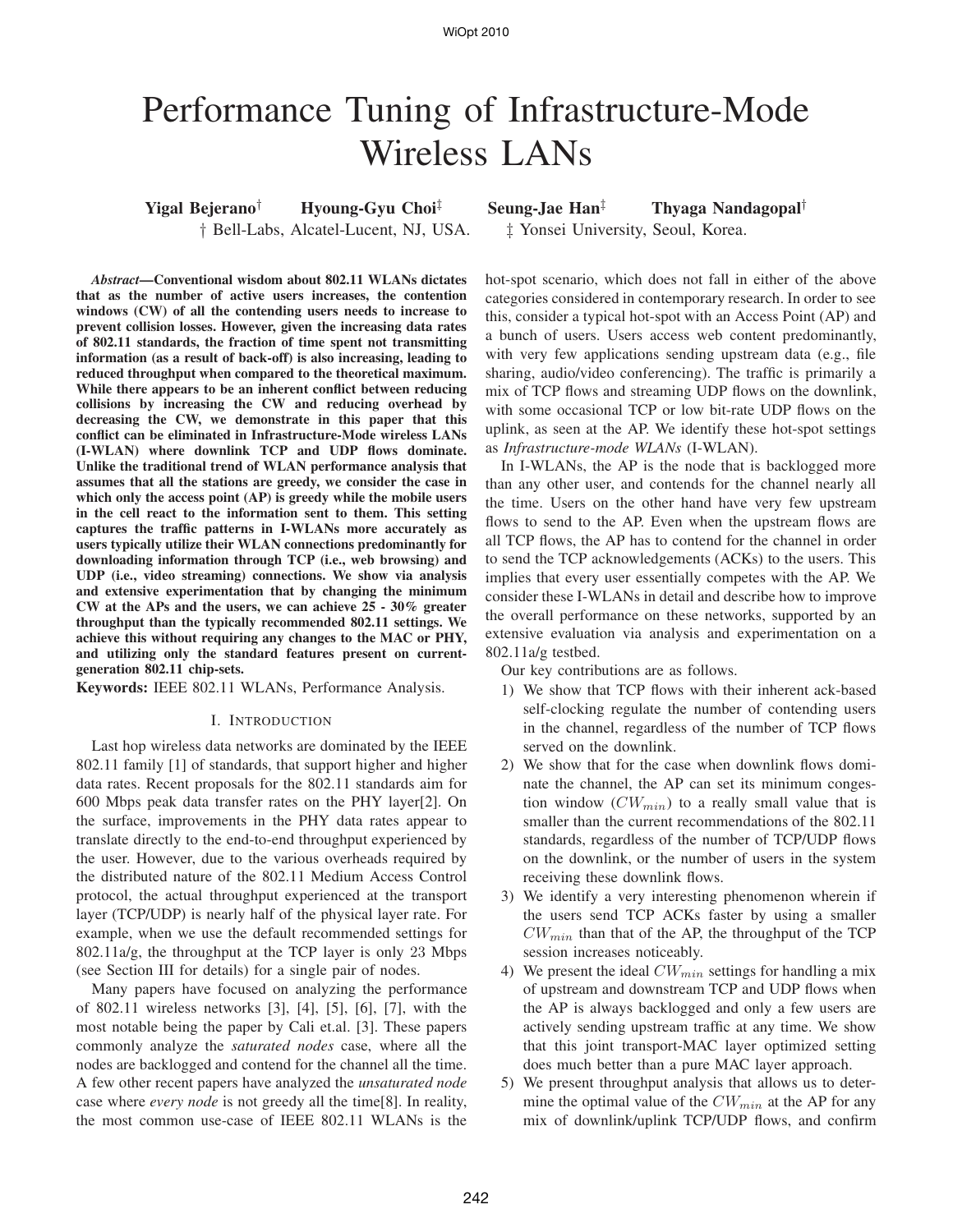via experimentation on a 802.11 testbed that our analysis matches with the experimental results.

Our results counter the conventional notion that the more users in a hot-spot, the higher the average back-off window should be[3], [9]. Thus, we are able to achieve performance gains of up to 25 - 30% greater throughput over recommended 802.11a/g settings in a I-WLAN for the case of TCP and even more for UDP traffic on the downlink. Our proposed changes do not require any changes in PHY or MAC layers of IEEE 802.11 standards, and utilizes existing features of WLAN chipsets[10]. The work in [11] is most related to our contributions here. They analyze the TCP throughput performance in a hotspot network, and show that the number of contending users is nearly a constant in a I-WLAN. In this work, we analyze both TCP and UDP downlink flows, and present methods to exploit the reduced contention levels in I-WLANs. Our analysis method is simpler and more flexible than the one in [11], allowing us to model more complex scenarios. Our results are also backed up by experimentation on a real testbed, unlike the work in [11].

IEEE 802.11e[12] provides for various flow classes with variable AIFS and CW values using EDCA. The general understanding is that high priority flows should use lower AIFS and CW values than lower priority flows. However, the classification of flows is largely left to the application which could use either TCP or UDP. In this paper, we take an alternate approach and show how even with a set of generic TCP flows, we can classify uplink-ACK flows as a higher priority flow leading to improved throughput for downlink flows. This could be used as a hint for 802.11e mechanisms.

Along these lines, Leith et. al. [13] analyze the Bianchi model for competing TCP downlink + uplink flows in an AP, and suggest, based on simulations that  $CW_{min} = 32$  be used everywhere, except that AIFS of 0 be used for ACKs, and the AP send ACKs out with a  $CW_{min} = 2$ . However, the analysis does not justify these AIFS values. They do not consider UDP traffic and do not do any experiments. We show both analytically and via actual experimentation, that, contrary to their results, we need not worry about AIFS values, but simply use different  $CW_{min}$  values for ACK traffic to achieve optimum TCP/UDP throughput, even with a mixture of TCP and UDP flows.

Many optimizations have been proposed as part of the IEEE 802.11n standard[2] to minimize the idle-time overhead. These include Frame Aggregation, Multiple Block Ack and Reduced Inter-Frame Spacing (RIFS). Combined together, they can reduce the idle time. However, they will not help much to reduce TCP ACK overhead, since it is a single cumulative ACK over multiple TCP segments and is only 72 bytes in size. This will prevent the usage of any of these features to improve TCP performance. However, by using a small  $CW_{min}$ for TCP ACKs as we show here, we can have more significant improvements in TCP throughput in 802.11n I-WLANs.

The rest of the paper is organized as follows. In Section II, we provide an overview of the relevant parts of the 802.11 protocol, and describe why the transport layer performance is very poor in Section III. In Section IV, we provide a modeling approach to quantify the performance of I-WLANs. We verify our results with data from a I-WLAN testbed in Section V and conclude in Section VI.

#### II. PRELIMINARY

#### *A. IEEE 802.11 DCF Mechanism*

In this paper, we consider IEEE 802.11 Wireless LAN (WLAN) operating in infrastructure mode with one access point (AP). All users use the standard DCF MAC. DCF is a distributed medium access control method that employs the exponential back-off-based Carrier Sense Multiple Access/ Collision Avoidance (CSMA/CA) mechanism. Each user (either an AP or an user) senses the wireless channel before transmission by using both physical and virtual carrier sensing mechanisms. It starts transmission only if the channel is idle for a back-off duration, measured in time slots (or simply *slots*), which is randomly chosen according to the user's *contention window (CW)* variable. If it senses a busy channel during its back-off duration, it pauses its back-off timer and resumes the timer again at the end of the sensed transmission. A user transmits its packet only when its backoff timer expires. At the end of each successful transmission, the receiving user acknowledges the reception by sending an ACK message. Collisions occurs as a result of more than one user transmitting simultaneously. If a station does not receive an ACK, it doubles its contention window size up to a maximal CW value denoted by  $CW_{max} = 2^K CW_{min}$ , where  $CW_{min}$  is the minimum congestion window. The user resets its contention window size to its initial value,  $CW_{min}$ , after every successful transmission. When a user is successful in capturing the channel, it can then choose the data rate at which it wants to transmit the packet, preceded by a preamble that allows the receiver to lock on to and infer the parameters (e.g., rate, duration) of the transmission. The default values of these parameters for the IEEE 802.11a/b/g family of standards is given in Table I. Detailed description of the IEEE MAC protocol can be found in [14].

| Parameter          | 802.11 b        | 802.11 a              | $802.11$ g            |
|--------------------|-----------------|-----------------------|-----------------------|
| $CW_{min}$         | $\overline{3}2$ | 16                    | 16                    |
| $CW_{max}$         | 256             | 256                   | 256                   |
| <b>SIFS</b>        | $10\mu s$       | $\overline{16} \mu s$ | $\overline{10} \mu s$ |
| Slot time          | $20\mu s$       | $9\mu s$              | $9\mu s$              |
| <b>DIFS</b>        | $50\mu s$       | $34\mu s$             | $28\mu s$             |
| Preamble           | $192\mu s$      | $20\mu s$             | $20+6\mu s^{\dagger}$ |
| Max data rate      | $11$ Mbps       | 54 Mbps               | 54 Mbps               |
| Data symbol length | 8 bits          | 27 Bytes              | 27 Bytes              |

TABLE I MAC AND PHY PARAMETERS FOR IEEE 802.11 A/B/G

 $\frac{1}{2}$  802.11g adds a 6 $\mu$ s "signal extension time" at the end of every frame.

We consider only the 802.11a standard for the experimental evaluation in this paper. The analysis and experimental con-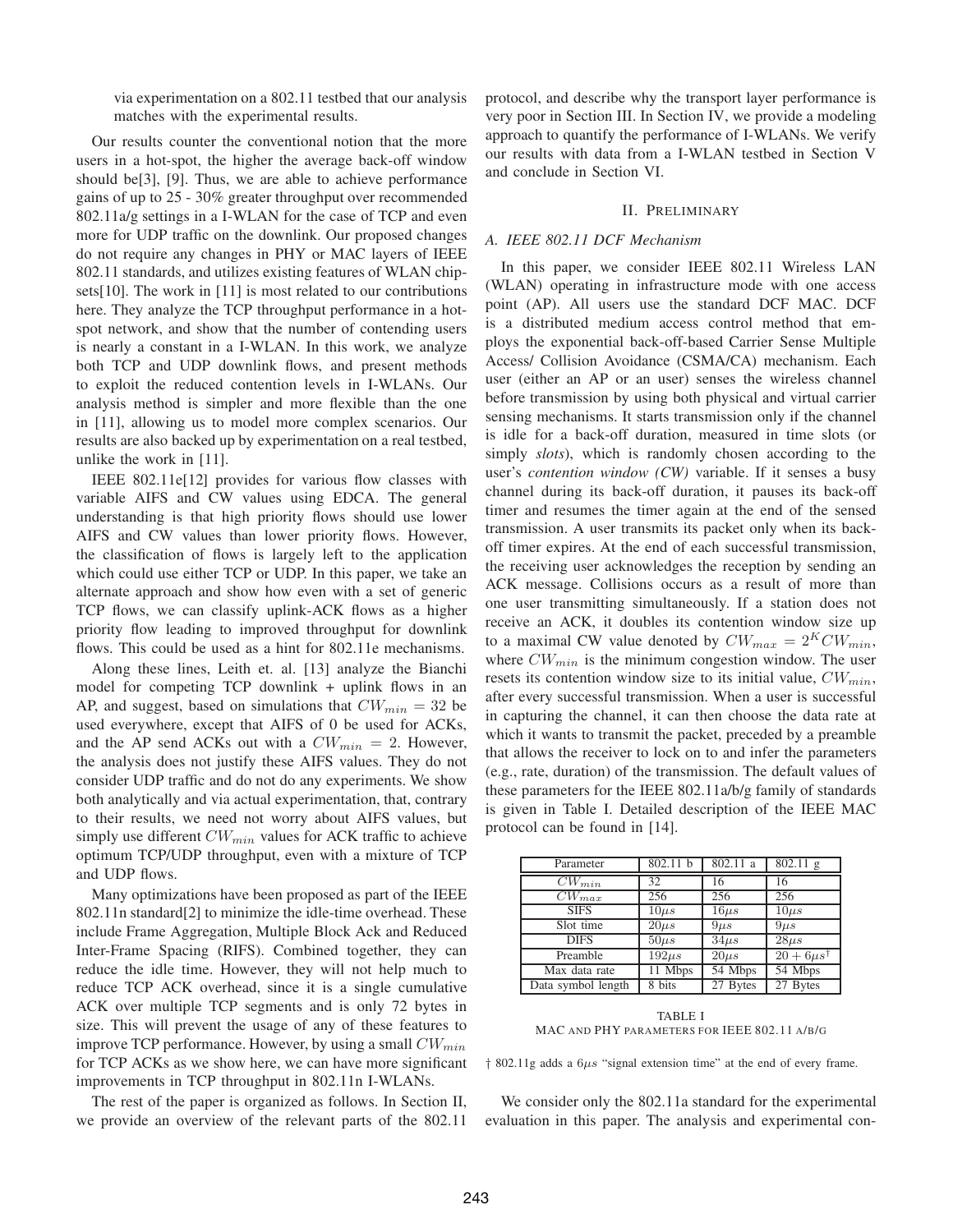

Fig. 1. 802.11 Transmit Sequence with Zero Collisions

clusions do apply for 802.11g as well, as long as the I-WLAN operates in 802.11g-only mode.

#### *B. Network Model*

An I-WLAN is a single cell system comprising of one AP and multiple users associated with that AP. Multiple such cells can co-exist within range of each other as long as they are on non-interfering channels. Within a cell, all traffic to users in the cell is routed through the AP (i.e., there is no direct user-user communication). Traffic is a mixture of TCP and UDP flows, with the data transfer skewed heavily to the downstream ( $\geq 90\%$ ), than the upstream. This is typical of a hot-spot or home-network setting, where most users request and download web content, rather than produce their own. The upstream traffic is composed of content requests, audio/video conferencing streams, and file sharing streams. These upstream flows are mostly rate limited<sup>1</sup>, or are composed of only a few packets.

Downlink TCP flows generate return traffic to the AP from users in the form of TCP ACKs. In general, the *deferred ACK* feature (set to 2, by default) in all TCP flavors ensures that we get only *far fewer TCP ACK packets* as that of TCP data packets, assuming in-order delivery. However, these TCP ACK packets must also contend with upstream flows and TCP ACK packets from other users in the cell, in addition to the packets from the AP.

#### III. PERFORMANCE REDUCTION DUE TO IDLE CHANNEL TIME

We first consider the ideal performance of a single IEEE 802.11 cell with zero contention losses. We look at the bestcase performance for UDP as well as TCP using the default settings of IEEE 802.11a, and the results are similar for 802.11g as well.

Figure 1 shows the sequence of events at the MAC layer assuming that there are no collisions in the cell. The 802.11 MAC header has 28 bytes and the SNAP encapsulation header has an additional 8 bytes. Maximum throughput is achieved when the packet size is the maximum. Since the Ethernet payload size is limited to 1500 bytes, we will use that number as the size of the MAC payload even if 802.11 MAC allows for a larger frame size. For an UDP packet, the maximum UDP payload length is 1472 bytes, and for TCP, it is 1460 bytes out of the maximum MAC frame size of 1536 bytes. The TCP ACK frame is 76 bytes in length. Each data symbol in 802.11a carries 27 bytes at the 54 Mbps data rate, and 3 bytes at the lowest 6 Mbps data rate.

<sup>1</sup>The default configurations in file sharing applications typically limit the uplink bandwidth[15] in order to increase download speeds.

The average number of the back-off slots is half of the CW variable. In the ideal case,  $CW = CW_{min}$ , and hence, the average back-off duration is 802.11a is  $Slot\_time*CW_{min}/2 =$  $72\mu s$ . The preamble duration is 20  $\mu s$ . Thus, the total time needed to transmit a packet is

*DIFS + Back-off + Preamble + Frame Duration + SIFS + Preamble + MAC ACK Duration*

$$
= 162 + 4(Data\_Symbols + MAC\_ACK\_Symbols) \mu s
$$

**Ideal max UDP throughput**: In case of UDP, the packet duration of the maximum sized frame is

$$
162 + 4\left(\lceil \frac{1536}{27} \rceil + \lceil \frac{14}{27} \rceil \right) = 394\mu s
$$

This implies that the maximum UDP throughput is  $\frac{1472 \times 8}{394}$  = 29.9 Mbps. It is important to note that the channel is idle for *DIFS + Back-off + SIFS* . With the average back-off time around  $72\mu s$ , the channel is idle for  $122\mu s$ , nearly 31 % of the time it takes to transmit one UDP frame.

**Ideal max TCP throughput**: In case of TCP, we have to account for the transmission duration of the TCP ACK packets as well. The only difference in case of the TCP ACK packet is that we do not have to account for back-off for the TCP ACK since both the AP and the user will be counting down the back-off counter. Since we already count the AP's backoff, we do not have to count it again. In addition, since TCP uses *deferred ACKs*, typically set to once every 2 packets, we compute the total duration of transmission of two TCP data packets and one TCP ACK packet as follows:

$$
2{394} + {90 + 4(\lceil \frac{76}{27} \rceil + \lceil \frac{14}{27} \rceil)} = 894\mu s \tag{1}
$$

Thus, the expected duration of a TCP data frame is  $894/2 =$  $447\mu s$ , resulting in a maximum TCP throughput of  $\frac{1460\times8}{447}$  = 26.1 Mbps. In this set of three packet exchanges, the channel is idle for 294  $\mu s = 33\%$  of the time. Note that the above computation does not take into account any potential collisions between the AP and the user sending a TCP ACK. The real throughput is therefore lower than 26 Mbps.

The above effects can be observed experimentally as well. We evaluate the throughput of users in a WLAN in infrastructure mode with only downlink flows, and compare the UDP and TCP throughput obtained with the above analytical results. The results are summarized in Table II. Throughput is in Mbps.

TABLE II SINGLE USER EXPERIMENT: 54MBPS & 6 MBPS MODE

|    |              | <b>TCP</b> |        | <b>UDP</b>      |        |
|----|--------------|------------|--------|-----------------|--------|
|    | CWmin        | 54Mbps     | 6Mbps  | 54Mbps<br>6Mbps |        |
| 16 | throughput   | 22.90      | 4.66   | 27.20           | 5.16   |
|    | (succ. prob) | (0.98)     | (0.97) | (1.00)          | (1.00) |
| 32 | throughput   | 20.50      | 4.60   | 23.10           | 4.97   |
|    | (succ. prob) | (0.99)     | (0.98) | (1.00)          | (1.00) |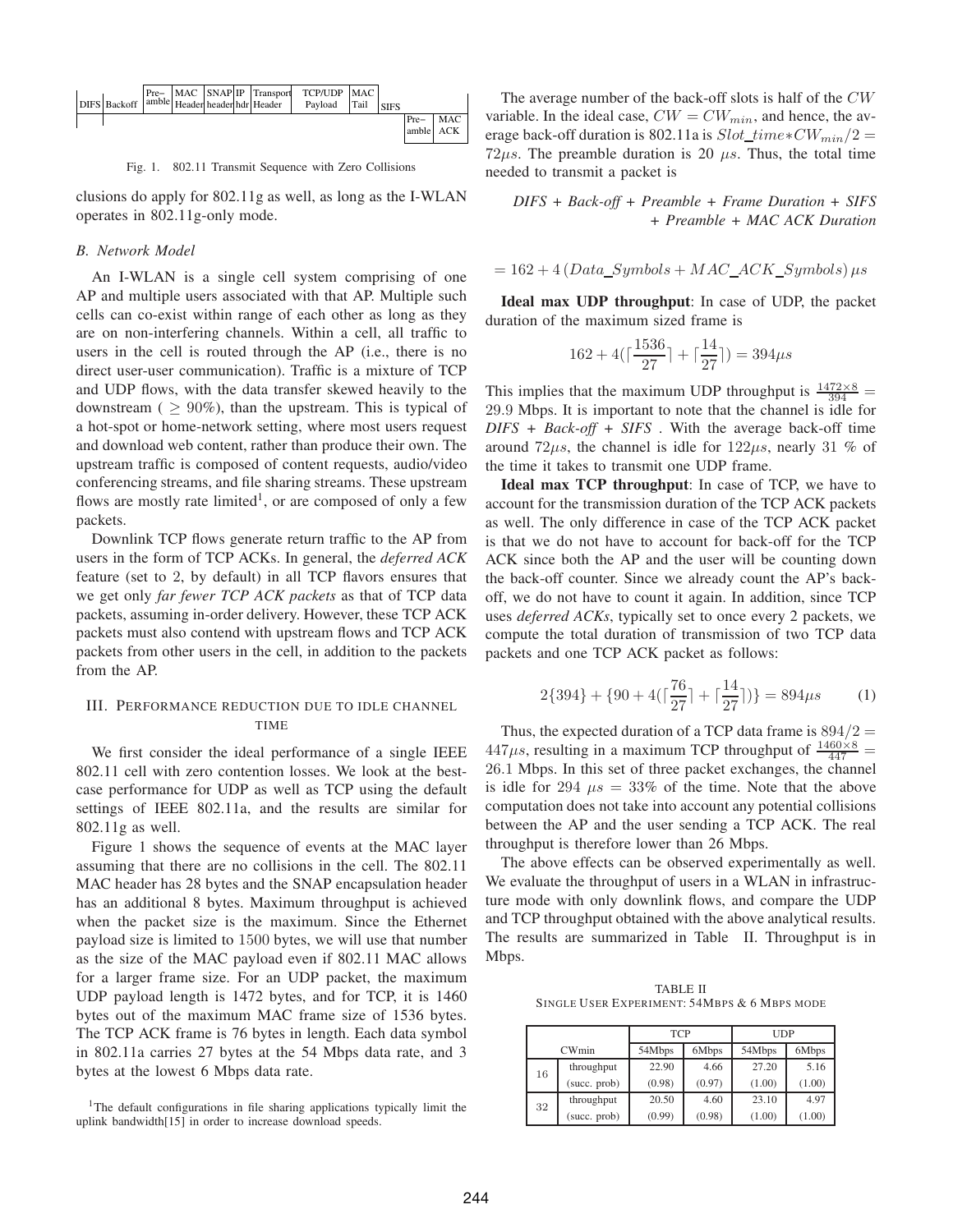As is evident, even for the simplest case of a cell with only one user, after accounting for all data headers, the channel is idle for nearly one-third of the time. Out of this, back-offs account for 60% of the idle time, even when  $CW_{min} = 16$ . When the  $CW_{min}$  = 32, the channel is idle for 42% of the time, with back-offs accounting for 75% of the channel idle time. Conventional wisdom has been to use higher values of  $CW_{min}$  to resolve collisions that are likely when a large number of users contend for the channel[3], [9]. While this definitely will reduce the impact of collisions, it also increases the amount of idle time on the channel, especially with high data-rate WLANs, and will be further exacerbated in 802.11n WLANs. At low data rates, the channel idle time is less pronounced  $(< 5\%)$ . However, the biggest benefit of using the high-rate WLAN standards is the availability of high-data rates, and their impact is dulled by the overhead of backoffs and channel idle time. Moreover, when there are multiple flows, there can be additional contention among users and with the AP as well, which will lead to collisions, doubling of the back-off window and subsequent loss in throughput.

Our goal is to show that for the traditional and most common single-cell WLAN setting, it is possible to achieve better throughput by reducing the back-off window without increasing the risk of collisions. Having said that, the answer is obviously not to eliminate back-off, but to find the right balance between improved contention resolution and reduced channel idle times. We seek to find this balance by means of analysis, and then use our analytical results in experiments to validate our conclusions.

#### IV. PERFORMANCE ANALYSIS

In this section, we present our analytical model evaluating the performance of a single AP that provides multiple TCP and UDP downstream flows to its associated users. We introduce a new Markov model that evaluates the system performance from the AP's point of view and use this model for computing the AP's success probability and its overall throughput. Since the stations' behavior in WLANs is not generally Markov in nature, we make several simplifying assumptions that enable us to provide a tractable model. Yet, our extensive experiments show that in spite of its simplicity, our model predicts quite accurately the performance of the system.

#### *A. Simplifying Assumptions*

We consider a WLAN with  $N$  downstream TCP and UDP flows, each flow is sent to a different user. For TCP flows we assume that the users apply delayed TCP ACK (TACK) strategy and TACK are sent only after reception of several TCP messages, typically this value is  $D = 2$ . In order to preserve the Markov model, we assume that after reception of a correct TCP frame, a user decides with probability of  $1/D$  whether to send a TACK. Thus, while at any given time there may be at most  $N$  users that have TACK messages to send to the AP, this number may actually be significantly smaller. Once a user successfully sends its TACK message to the AP, it no longer competes for the channel until it gets at least one new TCP message and the number of users with pending TACK messages is increased by one. We assume that the only cause of getting a corrupted TCP frame is due to packet collision at the WLAN DCF layer.

Since, our main focus is the AP performance, we assume that all the users have a fixed contention window denoted by U that does not change even in case of a collision. Our experiments support this assumption and show that moderate variation of U does not have significant impact on the system performance. Thus in our Markov model, we assume that after each transmission, the probability that a user is contending in slot  $j \leq U$  is  $1/U$ , which is comparable to the assumption made by Bianchi in [16]. For the sake of clarity, we present the notations used in Table III.

| Symbol                | <b>Semantics</b>                                                           |
|-----------------------|----------------------------------------------------------------------------|
| W                     | The minimal contention window (CW) of the AP.                              |
| $\overline{U}$        | The contention window of the users.                                        |
| $\overline{D}$        | The ratio of TCP frames to TCP ACKs.                                       |
| K                     | Num. of CW duplications, <i>i.e.</i> , $CW_{max} = CW_{min} \cdot 2^{K}$ . |
| $S_i$                 | A state at the Markov Chain, where $n_i$ is the number of                  |
| $(n_i,k_i)$           | TACKs and $k_i$ is number of AP CW duplications.                           |
| $P(n_i,k_i)$          | the probability of state $S_i = (n_i, k_i)$ .                              |
| $T(S_i; S_i)$         | The transition probability from state $S_i$ to $S_i$ .                     |
| $\overline{m(S_i,r)}$ | The probability of transmitting $r$ successful TACKs before                |
|                       | the AP transmitted its message in state $S_i$ .                            |
| $A(S_i)$              | The probability of successful AP transmission in state $S_i$ .             |

TABLE III **NOTATION** 

#### *B. Markov Model*

In the IEEE 802.11 back-off model, when the AP does not receive an acknowledgement for its transmission, it doubles its back-off window, up to a maximum value,  $CW_{max} = 2^KW$ , for some  $K$ . Upon a successful transmission, indicated by an ACK, it resets its back-off window to  $W$ . We model the transmission of the AP by a two-dimensional Markov chain in which each state is defined by a pair  $(n, k)$ . Here, n denotes the number of users that have pending TACKs to send, while  $k$  represents the AP CW after  $i$  consecutive collisions, i.e., the AP CW is  $W \cdot 2^k$ . Thus, the Markov chain represents the system state from the AP point of view immediately after it has sent a message.

We denote the states of the Markov chain by a pair  $S = (n, k)$  and the probability that the AP is in state  $(n, k)$  is given by  $P(n, k)$ . The state transition probabilities from state  $S_i = (n_i, k_i)$  to  $S_j = (n_j, k_j)$  are denoted by  $T(S_i; S_j)$ . Each state transition probability takes into account two probabilities: (i) The probability that the message sent by the AP has been received correctly and acknowledged by the users. This probability is denoted by  $A(s_i)$  and it is calculated in Section IV-C. In the case of successful transmission, the AP resets its CW to W and it moves to state  $S_j = (n_j, 0)$ , with  $k_j = 0$ . Otherwise, in case of a collision, the AP doubles its CW and moves to state  $S_j = (n_j, k_i + 1)$ , *i.e.*,  $k_j = k_i + 1$ . If  $k_i = K$  (maximal contention window), then  $k_j$  is the same as  $k_i = K$ .

(ii) The probability that the number of users with pending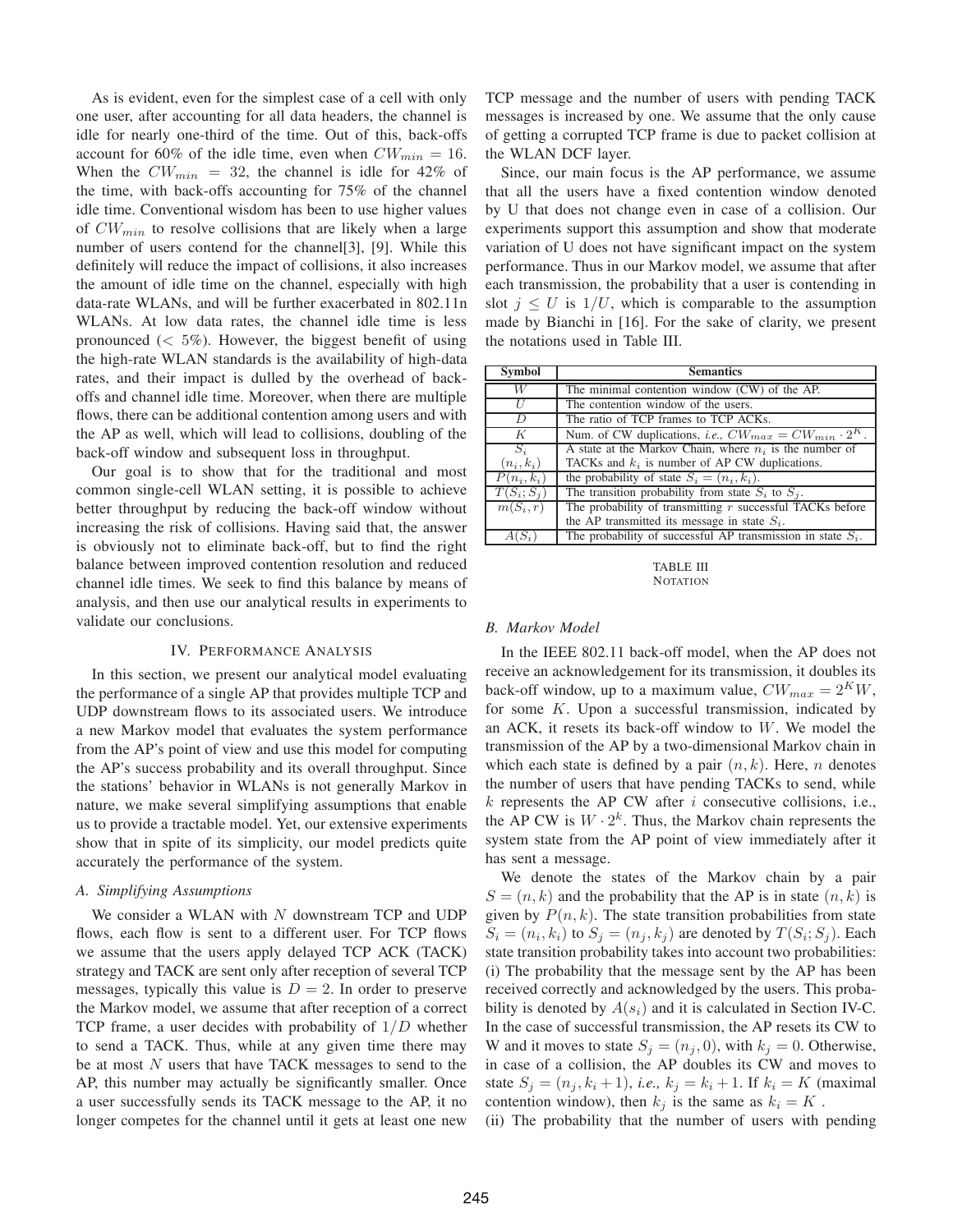TACK messages has changed from  $n_i$  to  $n_j$ . This depends on the successful delivery of data from the AP (which increases the pending users) and the number of users that transmitted TACK messages successfully prior to the AP transmission (which decreases the number of pending users). We denote by  $m(S_i, r) = m(n_i, k_i, r)$  the probability that r users have successfully sent their TACK messages before the AP transmitted its message.

Given a state  $(n_i, k_i)$  its transition probability can be calculated as follows. In case of an AP transmission failure,  $k_i = \min(k_i + 1, K)$  and the probability of  $n_i = n_i - r$  users with pending TACK messages is  $m(S_i, r) = m(n_i, k_i, r)$ . From this, the transition probability for unsuccessful transmission is given by

$$
T(n_i, k_i; n_j, k_j) = [1 - A(n_i, k_i)] \cdot m(n_i, k_i, n_i - n_j)
$$

$$
0 \le n_j < n_i, \qquad k_j = \min(k_i + 1, K)
$$

Recall that in such a situation,  $1 \leq n_j \leq n_i$ , since the AP has collided with at least one user and also since no new TACK was generated (i.e., the downlink TCP data transmission failed).

The case when the AP successfully transmits is slightly more complicated, since the receiving user generates a new TACK only with probability of  $1/D$ . We distinguish between three possible scenarios.

The first is where  $n_i = n_i + 1$ . Here, a new TACK is generated and none of the users successfully sent any pending TACK message. The probability for such case is;

$$
T(n_i, k_i; n_i + 1, 0) = A(n_i, k_i) \cdot \frac{1}{D} \cdot m(n_i, k_i, 0)
$$

The second case is the transition to the state  $(0, 0)$ . In this case, all the pending TACK are successfully transmitted and no new TACK is generated. The probability of this case is

$$
T(n_i, k_i; 0, 0) = A(n_i, k_i) \cdot \frac{D-1}{D} \cdot m(n_i, k_i, n_i)
$$

Finally, the third case is when  $n_j \in \{1, \dots, n_i\}$ . In such case the transition probability is,

$$
T(n_i, k_i; n_j, 0) = A(n_i, k_i) \cdot \left[ \frac{D-1}{D} \cdot m(n_i, k_i, n_i - n_j) + \frac{1}{D} \cdot m(n_i, k_i, n_i + 1 - n_j) \right]
$$

Inside the parenthesis, the first component considers the case that the receiving user did not generate a new TACK. The second component evaluates the probability that new TACKs were generated. Here, the system shifts to state  $(n_i, 0)$  only if  $n_i - n_j + 1$  TACK messages have been successfully sent. Figure 2 provides a diagram of our Markov model that shows all possible out-going transitions from state  $(n, k)$ .



Fig. 2. An example of the out going transitions from the state  $(n, k)$ .

#### *C. Probability of Successful AP Transmission -*  $A(S_i)$

We now calculate the probability of successful AP transmission in state  $S_i = (n_i, k_i)$ . Denote  $\hat{W} = W \cdot 2^{k_i}$ . We consider two cases.

*Case I:*  $W \leq U$ . The probability that the given user selects a different slot from the one selected by the AP is  $\frac{U-1}{U}$ . Thus, with  $n_i$  pending users, the success probability is given by

$$
A(n_i, k_i) = \left(\frac{U-1}{U}\right)^{n_i}
$$

*Case II:*  $U \, \langle \hat{W} \rangle$ . If the AP selects a slot with index  $s > U$  then there is no collision, since all the TACKs have already been transmitted. The probability of such event is  $\hat{W}$ −U  $\frac{y-z}{w}$ . Collision may occur only if the AP selects a slot  $s \leq U$ , with the probability of collision being  $1/U$ . Thus the success probability is;

$$
A(n_i, k_i) = \frac{\hat{W} - U}{\hat{W}} + \frac{U}{\hat{W}} \cdot \left(\frac{U - 1}{U}\right)^{n_i}
$$

*D. Probability of Successful TACK Transmissions*   $m(n_i, k_i, r)$ 

Given a state  $S_i = (n_i, k_i)$ , we first calculate the probability of  $r$  users transmitting their TACK before the AP transmits its message and then use this probability to estimate the number of successful TACK transmissions. This simplifying assumption is reasonable since the the number of collisions between TACKs is relatively small. On one hand, when the user CW,  $U$ , is small relative to  $W$ , then the users attempt to transmit their TACKs before the AP transmits. Thus, the number of contending users is very small and it is typically no more than one. For example, for the case of  $W = 8$  and  $U = 4$ (a relatively worst-case scenario), the computed probability of more than 1 user contending with the AP is only 0.097, and the probability of more than 2 users contending with the AP is 0.0039.

Based on this, we can assume that the probability of collision between TACKs is small. On the other hand, when  $W < U$  the number of contending users is high, however, they have a large contention window leading to a low probability of collision. We now calculate the probability of r out of  $n_i$ users transmitting their TACKs before the AP's transmission, by providing a recursive calculation of  $m(n_i, k_i, r)$ .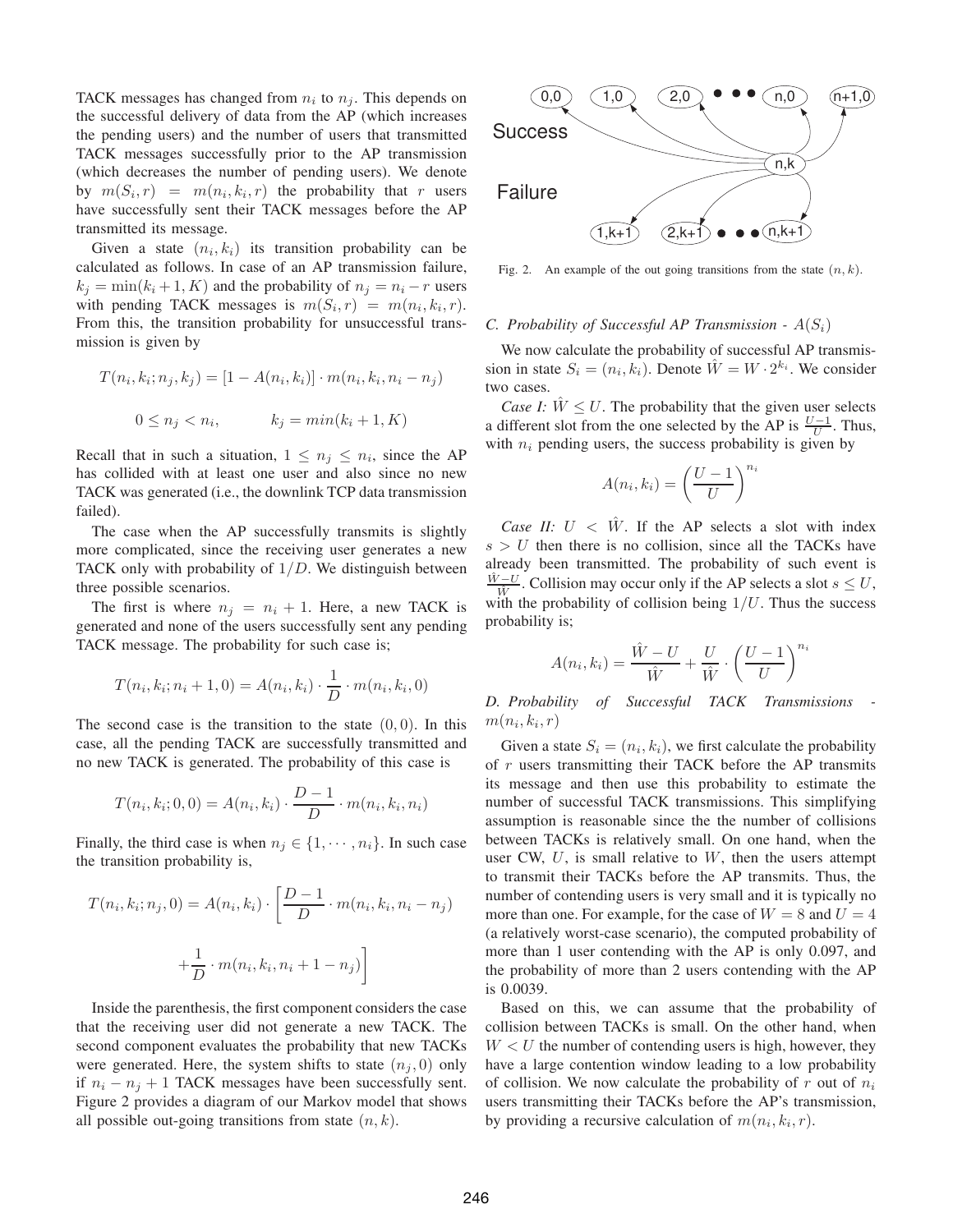We select r of the  $n_i$  users and calculate the probability that the selected  $r$  user choose a transmission slot smaller than the slot s selected by the AP, while the other  $n_i - r$  users choose a slot with index the same or higher than s. The first probability is given by  $m(r, k_i, r)$  while the second probability is given by  $m(r, k_i, 0)$ . It follows that,

$$
m(n_i, k_i, r) = {n_i \choose r} \cdot m(r, k_i, r) \cdot m(r, k_i, 0)
$$

For calculating the basis of our recursive formulation, we distinguish between two cases.

*Case I:*  $\hat{W} \leq U$ . In this case the probability,  $Y_I$ , that a given user selects a slot  $j$  smaller than  $s$  is as follows.

$$
Y_I = \sum_{s=2}^{\hat{W}} \sum_{j=1}^{s-1} \frac{1}{U \cdot \hat{W}} = \sum_{s=2}^{\hat{W}} \frac{s-1}{2 \cdot U \cdot \hat{W}} = \frac{\hat{W} - 1}{2 \cdot U}
$$

Therefore, we get

$$
m_I(r, k_i, r) = \left(\frac{W \cdot 2^{k_i} - 1}{2 \cdot U}\right)^r
$$

$$
m_I(r, k_i, 0) = \left(1 - \frac{W \cdot 2^{k_i} - 1}{2 \cdot U}\right)^r
$$

Case II:  $U \, \leq \, \hat{W}$ . As we calculated earlier for  $A(S_i)$ , with probability  $\frac{\hat{W}-U}{\hat{W}}$  the AP selects a slots  $s > U$ , and then the r users transmit their TACKs before the AP's transmission. We also need to calculate the probability of such an event when  $s \leq U$ . The probability that a given user chooses a slot  $j < s$ is given by,

$$
\sum_{s=2}^{U} \frac{1}{U} \cdot \sum_{j=1}^{s-1} \frac{1}{U} = \frac{1}{U^2} \sum_{s=2}^{U} s - 1 = \frac{U - 1}{2 \cdot U}
$$

Thus, the probability  $Y_{II}$  that a given user selects a slot j smaller than s is as follows:

$$
Y_{II} = \frac{\hat{W} - U}{\hat{W}} + \frac{U}{\hat{W}} \cdot \frac{U - 1}{2 \cdot U}
$$

By using similar argument for the case on  $r$  contending users we get,

$$
m_{II}(r, k_i, r) = \frac{W \cdot 2^{k_i} - U}{W \cdot 2^{k_i}} + \frac{1}{W \cdot 2^{k_i} \cdot U^r} \sum_{s=2}^{U} s^r
$$

$$
m_{II}(r, k_i, 0) = \frac{1}{W \cdot 2^{k_i} \cdot U^r} \cdot \sum_{s=1}^{U} (U - s + 1)^r
$$

#### *E. Success Probability and Throughput*

The Markov chain presented above enables us to calculate iteratively the probability  $P(S_i) = P(n_i, k_i)$  that the AP is located in state  $S_i = (n_i, k_i)$ . From this we can calculate the success probability as

$$
Pr(success) = \sum_{S_i} P(S_i) \cdot A(S_i)
$$

For comparison with our experiment results we calculated the retry-rate,  $R$ ;

$$
R = \frac{Pr(failure)}{1 + Pr(failure)} = \frac{1 - Pr(success)}{2 - Pr(success)}\tag{2}
$$

For calculating the system throughput, we calculate the expected amount of information delivered by a single message as  $Pr(success)$  · msg\_payload divided by  $Avr\_overall\_msg\_time$ , the time spent for transmitting a single TCP message including all the related overheads. In other words,

$$
Throughout = \frac{Pr(success) \cdot msg\_payload}{Avr\_overall\_msg\_time}
$$

We now elaborate on our  $Avr\_overall\_msg\_time$  calculation. This period of time contains both fixed and varying time period components that are included in the overall period of time that each message transmission consumes. The fixed time-period components include the DIFS and the packet transmission duration itself. In addition, we take into account the following varying time-period components:

(a) The average contention window, denoted by  $avr_C$ 

$$
Avr\_CW = \sum_{S_i = (n_i, k_i)} P(n_i, k_i) \cdot \frac{W \cdot 2^{k_i} - 1}{2} \cdot Slot\_time
$$

(b) SIFS and ACK message in case of successful transmission, (c) TACK message transmission for every  $D$  successful delivery of TCP messages, where  $D = 2$  for considering delayed TACK transmission, and (d) the overhead of TACK collision. Due to lack of space, we do not present the details of the last component in this paper. As noted earlier in this section, the probability of TACK collision is very small.

Recall that when the AP support both TCP and UDP flows, the ratio D of data messages to TACK messages should be increased to meet the ratio between TCP flows and UDP flows. For instance, if half of the flows are TCP, while the other flows are UDP, then under the assumption of fair bandwidth allocation to each flow, the value of  $D$  is 4. From this, it follows that,

$$
Avr\_overall\_msg\_time = avr\_CW + msg\_Tx\_time
$$

$$
+DIFS + Pr(success) \cdot [SIFS + ACK\_time +
$$

$$
+ \frac{1}{D} \cdot (DIFS + TACK\_time + SIFS + ACK\_time)]
$$

Recall that the overhead of transmitting TACK messages does not contains CW time, since this time overlaps with the AP contention window duration.

#### *F. Modeling UDP traffic*

Our proposed model is tailored to the I-WLAN setting with dominant downstream traffic. It can also be extended to the case of UDP flows as well as moderate TCP/UDP upstream flows. This approximation to the analysis is primarily done via the *delayed ACK* parameter, D.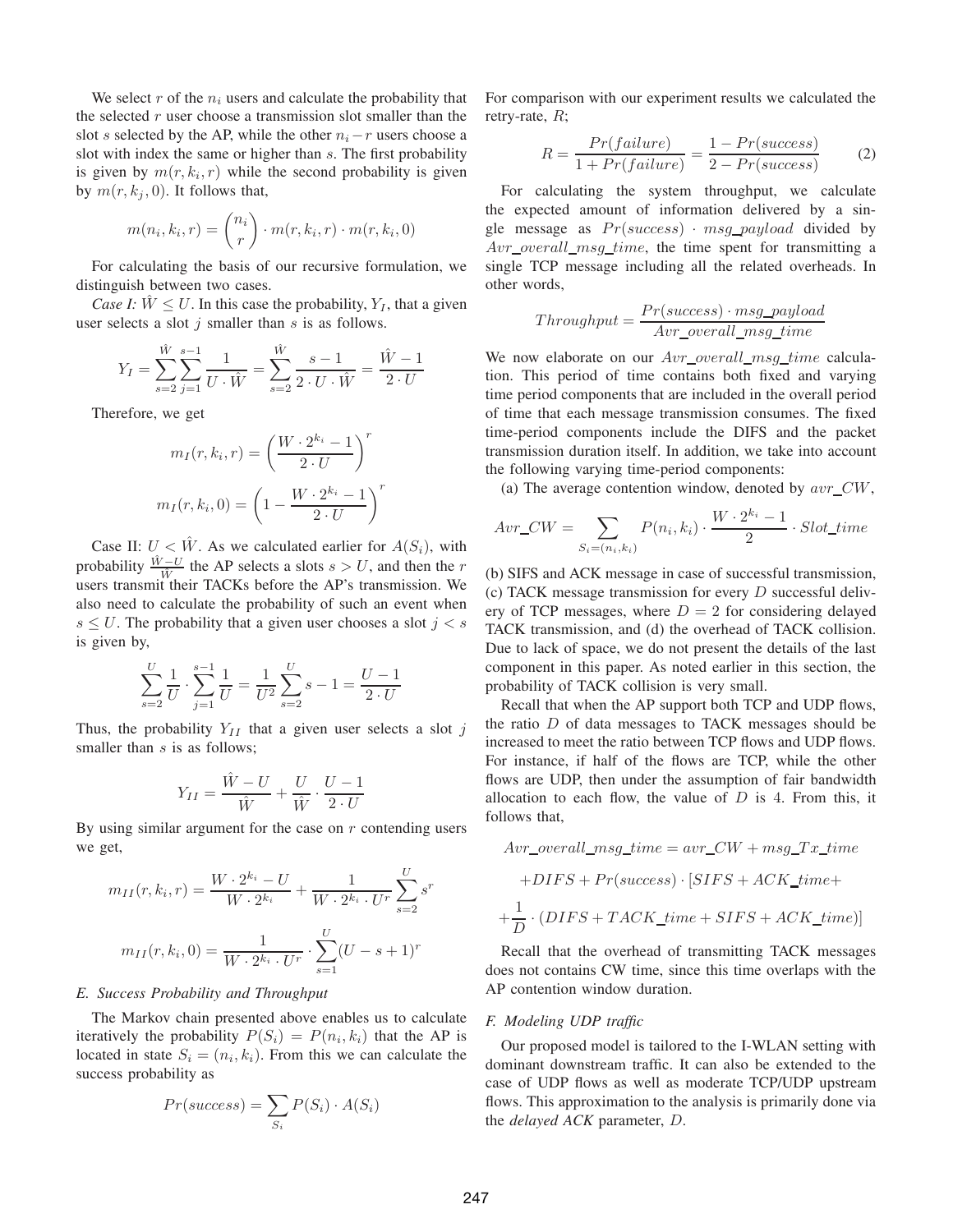The parameter  $D$  can be interpreted in a couple of ways: (a) it indicates how many packets are sent on the downlink in order to generate a single packet on the uplink, or (b) it is the ratio of downlink to uplink traffic. For the case of a TCP downlink flows alone, a single TCP-ACK message is sent for every successful transmission of  $D = 2$  TCP downstream packets.

If the system supports a small number of upstream flows, D may get a value  $1 \leq D \leq 2$  for representing the upstream traffic. For instance, consider the case of  $x$  downlink TCP flows and y upstream TCP flows, where  $y = c \cdot x$ , for some  $0 \leq c \leq 1$ . All TCP flows have deferred TCP ACK ratio of 2 and we assume fair service to all flows. In such settings, for every successfully reception of  $2x$  downlink TCP packets x TCP ACK message are sent upstream. Similarly for every  $2y$ successful transmission of upstream TCP packets,  $y$  downlink TCP ACK are sent. Consequently, under the assumption of fair service, D can be calculated as follows,  $D = \frac{\text{Downlink}}{\text{Upstream}} =$  $\frac{2x+y}{x+2y} = \frac{2+c}{1+2c}$ . For  $c = 0, 0.25, 1, D = 2, 1.5, 1$  respectively.

The analysis for UDP flows is along similar lines, as long as the assumption of fair service among upstream flows is maintained. If we have UDP downlink flows with a rate of  $k_d$  packets and UDP upstream flows at the rate of  $k_u$  packets for every downlink TCP packet (in the equilibrium state), then we can model this case by setting  $D = \frac{2+c+2k_d}{1+2c+2k_u}$ , as long as  $k_u \leq k_d$ .

#### *G. The timing factor*

We evaluated the performance of our analytical model via an extensive set of experiments and we observed a departure from the analytical model when the user contention window is set to 2. For instance, in the case when the AP CW,  $W = 2$ , and the user CW,  $U = 2$ , we expected a success probability of around 65%, while in practice we detected success probability of 75−81%. This performance gap cannot be easily explained for reasons described next.

Consider for instance the case of a single TCP follow where  $W = 2$ ,  $U = 2$  and the ratio of TCP frames to TCP ACKs is  $D = 2$ . When both the user and the AP have a packet to send there is a probability of 50% that their transmission will collide. Recall that the user produces a TCP ACK packet after reception of two TCP frames, which implies the overall failure probability of at least 25%. When we take into account the non-negligible probability that the retry messages may collide as well, this implies that the success probability should be significantly lower than 75% and it should be around 65%. We rule out estimation error as the cause since our model produces quite accurate estimates that match the experimental data for higher contention window values. Thus, it appears that *even when the user and the AP select the same slot their transmissions may not collide*. We believe that such phenomenon is entirely possible due to timing issues that can be explained as follows.

Consider an AP with a single user and let us assume that the AP has just finished delivery of a message to the user. Let us say that the user has a packet to send to the AP, and now both AP and user select the same back-off slot. Both the user and AP sense idle channel, wait for the same amount of back-off slots after both wait for the DIFS time. Now, note that since the AP's last transmission was a success, the last message seen on the channel is the MAC ACK sent by the user to the AP. This implies that the user's radio is in Tx mode, and it should now switch to Rx mode, while the AP is already in Rx mode<sup>2</sup>. If a node decides to transmit at the end of the back-off + DIFS period, it should switch to Tx mode. For the transmission to be successful, the message should reach the other end for at least  $T_{CCA}$  (Clear Channel Assessment Time) before the other node switches to Tx mode. In other words,

$$
T_{Tx \to Rx} > T_{Rx \to Tx} + T_{CCA}
$$

where,  $T_{Tx \to Rx}$  and  $T_{Rx \to Tx}$  denotes the transition time of switching the radio from Tx to Rx mode and vice versa, accordingly. Therefore, in this scenario, if the two nodes select the same back-off window then the last node to send a transmission on the air (here, a MAC ACK) will detect the other node's subsequent transmission first and defer its own transmission. For IEEE 802.11a/g, these radio Tx/Rx mode transition times are  $< 5\mu s$ , while the  $T_{CCA}$  time is approximately  $2\mu s$ . Depending on the specific vendor chipset and the hardware timing inaccuracy, there can be a nonnegligible probability of success even when two nodes select the same slot.

In order to evaluate this theory, we conducted two experiments in different testbeds. In the first testbed, there is one AP and a MN is attached to this AP. The MN has one downstream UDP flow and one upstream UDP flow. The UDP payload size is set to 1472 bytes. The  $CW_{min}$  of AP and MNs are set to either 2 or 4. To ensure the same back-off behavior, we set  $CW_{max}$  to the same value as  $CW_{min}$ . In the second testbed, there are two APs (AP1 and AP2) and two MNs (MN1 and MN2). Both APs use the same frequency. MN1 is attached AP1 while MN2 is attached to AP2. Each MNs has a downstream UDP flow with payload size of 1472 bytes. The experimental results are shown in Table IV. The main observation is that in the one AP setup, the upstream flow receives clearly higher throughput than the downstream flow, while such unfairness does not occur in the two AP setup. Conceptually in both cases there are always two stations that compete for the channel, and hence we expect them to behave identically. However, based on our earlier inference, the skew in the throughput in the single AP case is predictable.

In the two-AP case, the APs send UDP packets and the users reply with ACK packets, ensuring both AP simultaneously sense the idle channel and initiate their back-off mechanism at the same time. Thus their chance of collision is exactly the same. However, in the one-AP case, the user and AP are both the source and the destinations of the flows. Thus they toggle between sending UDP frames and ACK messages. This means that in this experiment after each successful transmission one

<sup>2</sup>Channel propagation times are negligible at these ranges, so we ignore them here.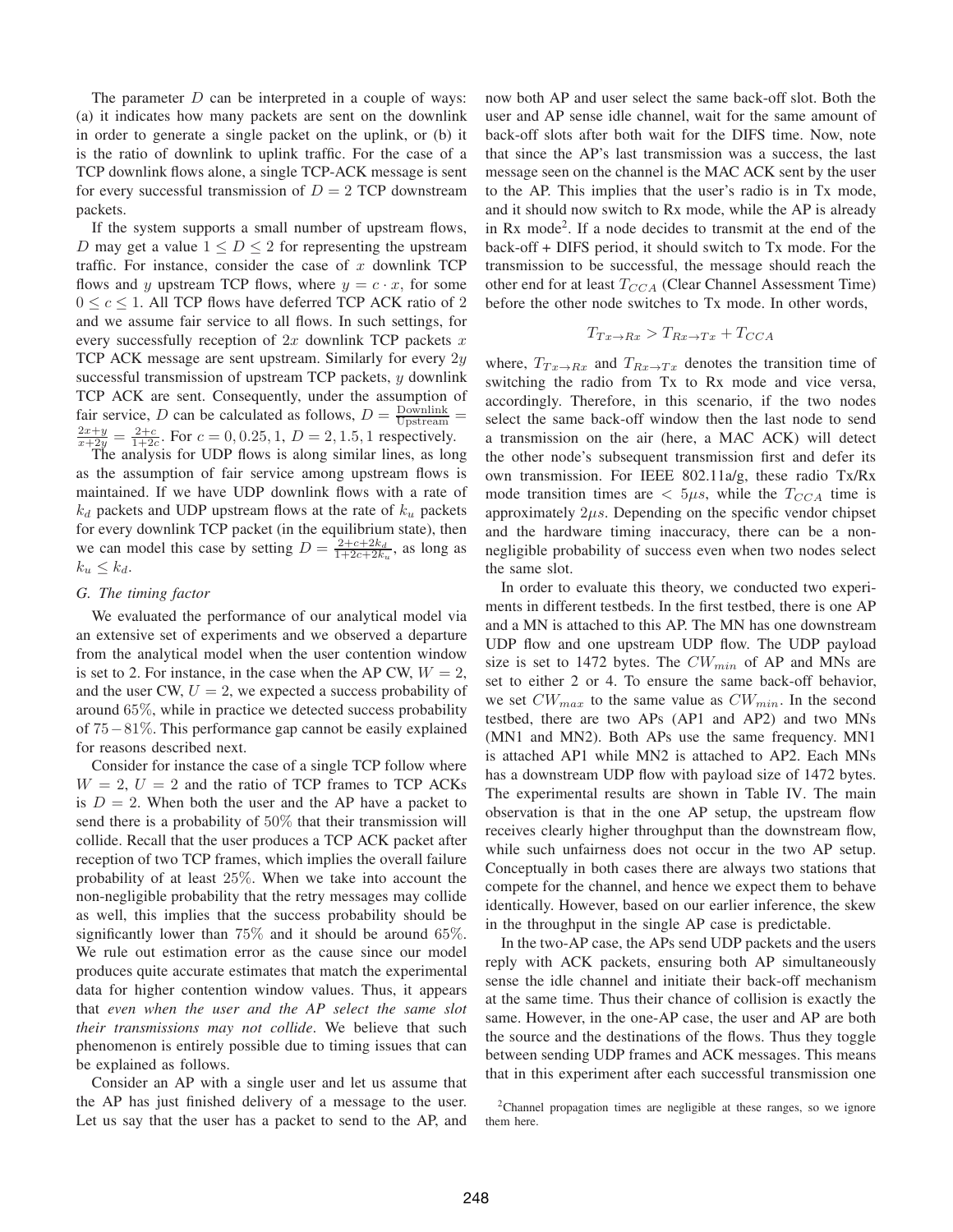|           |              |        | 1 AP & 1 MN | 2 AP & 2 MNs |          |
|-----------|--------------|--------|-------------|--------------|----------|
|           |              | up     | down        | $down_1$     | $down_2$ |
| $CWmin=2$ | throughput   | 16.00  | 11.70       | 14.10        | 13.50    |
|           | (succ. prob) | (0.50) | (0.32)      | (0.41)       | (0.36)   |
| $CWmin=4$ | throughput   | 18.30  | 11.80       | 14.80        | 14.70    |
|           | (succ. prob) | (0.75) | (0.60)      | (0.64)       | (0.62)   |
|           |              |        |             |              |          |
|           |              |        |             |              |          |

TABLE IV EXPERIMENT RESULTS: TIMING FACTOR



Fig. 3. Testbed layout

of the stations detects that the channel is idle some time after the other station. An initial throughput skew can easily build up as time progresses as the last successful UDP sender continues to succeed most of the time when a collision is supposed to happen. This experiment confirms our timing gap theory and we incorporate it in our model. Essentially, in the case of a collision, we evaluate the probability that one of the station was the last station that sent an ACK packet and in such case we assume a 25% probability that the stations do not collide. This modification enables us to provide a more accurate estimation of the system performance.

#### V. EXPERIMENTAL EVALUATION

The experiments were carried out in an indoor testbed with a single 802.11a cell. The testbed is depicted in Figure 3. All devices, including WLAN AP, in the testbed are Linux-based notebook computers (Thinkpad z60m) to achieve maximum flexibility. All notebooks commonly run *Fedora core 5* (2.6.15.1 kernel). In that kernel, every TCP ACK is delayed 200 msec ( $D = 2$ ) as default. For WLAN interface, Cisco Aironet 802.11 a/b/g adapter (with Atheros chipset) and 'madwifi-0.9.4' device driver are used. We use the *Iperf* for the traffic generation. In all experiments, 802.11a is used at channel 34 (5.17GHz). There is no external interference on this channel. The server is connected to the AP via 100Mbps Ethernet. To make the testbed more realistic, we run *Netem* delay emulator between the server and the AP. In all experiments, 20 msec artificial delay is injected for the traffic between the server and the AP. The MNs are located 2 meters away from the AP to ensure the channel condition for 54Mbps transmission mode. MNs are positioned about 1 meter apart from each other to avoid interference. We collocate all MNs in order to avoid any skewing of results due to the well-known location-based unfairness observed in WLANs due to capture effects [18]. Since in our work we just tune

the contention window of the AP and the mobile nodes, note that the performance trends shown here are independent of the nodes' position and their bit-rates. Each experiment is run for 6 minutes. The first 3 minutes is for warm up and the data measurement is done during the last 3 minutes.

#### *A. Smaller is better*

We first examine the impact of  $CW_{min}$  selection when there exist only TCP downstream flows. Five MNs, each of which runs 3 TCP downstream flows, are attached to the AP. A total of 25 possible combinations of  $CW_{min}$  setting are tested. Five different values (which are 2, 4, 8, 16, and 32) are used as the  $CW_{min}$  of AP and the same five values are used as the  $CW_{min}$  of MNs. All MNs use the same  $CW_{min}$ in each experiment. In each experiment, we measured the TCP throughput for each MN, the total TCP throughput which is the sum of individual MN's throughput, and retry rate. The TCP throughput is measured at the MN side, and the retry rate is measured at the AP side. Table V summarizes the results. The TCP throughput of individual MNs is omitted as all MNs share the total throughput roughly equally in all cases. Instead of the retry rate, we present the success probability (using Equation (2)).

The first general observation from Table V is that smaller  $CW_{min}$  generally increases the system throughput. For example, the case of  $(CW_{min}$  of AP = 16,  $CW_{min}$  of MN = 16) results about 14.2% higher throughput than the case of  $(CW_{min}$  of AP = 32,  $CW_{min}$  of MN = 32). The case of (8, 8) produces 20.3% higher throughput than the case of (32, 32). Reducing AP's  $CW_{min}$  to below 8, however, causes throughput degradation. For MN's  $CW_{min}$ , such a point of inflection does not appear, and using smaller  $CW_{min}$ is nearly always beneficial. As a result, the case of (8, 2) becomes the optimal  $CW_{min}$  setting in this experiment. Note that the throughput is the outcome of the interplay between the success probability and  $CW_{min}$  value, so that higher success probability does not warrant higher throughput. The comparison of experimental data and analytic data indicate that our model predicts the experimental throughput remarkably well.

#### *B. Contention is constant*

One of the key results that we observe from our analysis is that the throughput is largely independent of the number of TCP flows, confirming the result noted in [11]. To verify this by experiment, we changed the number of TCP flows per MN to 1, 2, and 3, resulting a total of 5, 10, and 15 TCP flows in the system. The results are given in Table VI, where analytic results are given in the last column as they are not affected by the number of flows. For the sake of clarity, we only present the  $CW_{min}$  settings which use the same value for AP and MNs, i.e., (2,2), (4,4), (8,8), (16, 16), (32, 32). We can observe that the throughput is largely unaffected by the number of TCP flows. We also conducted experiments by changing the number of MNs, and witnessed identical behavior.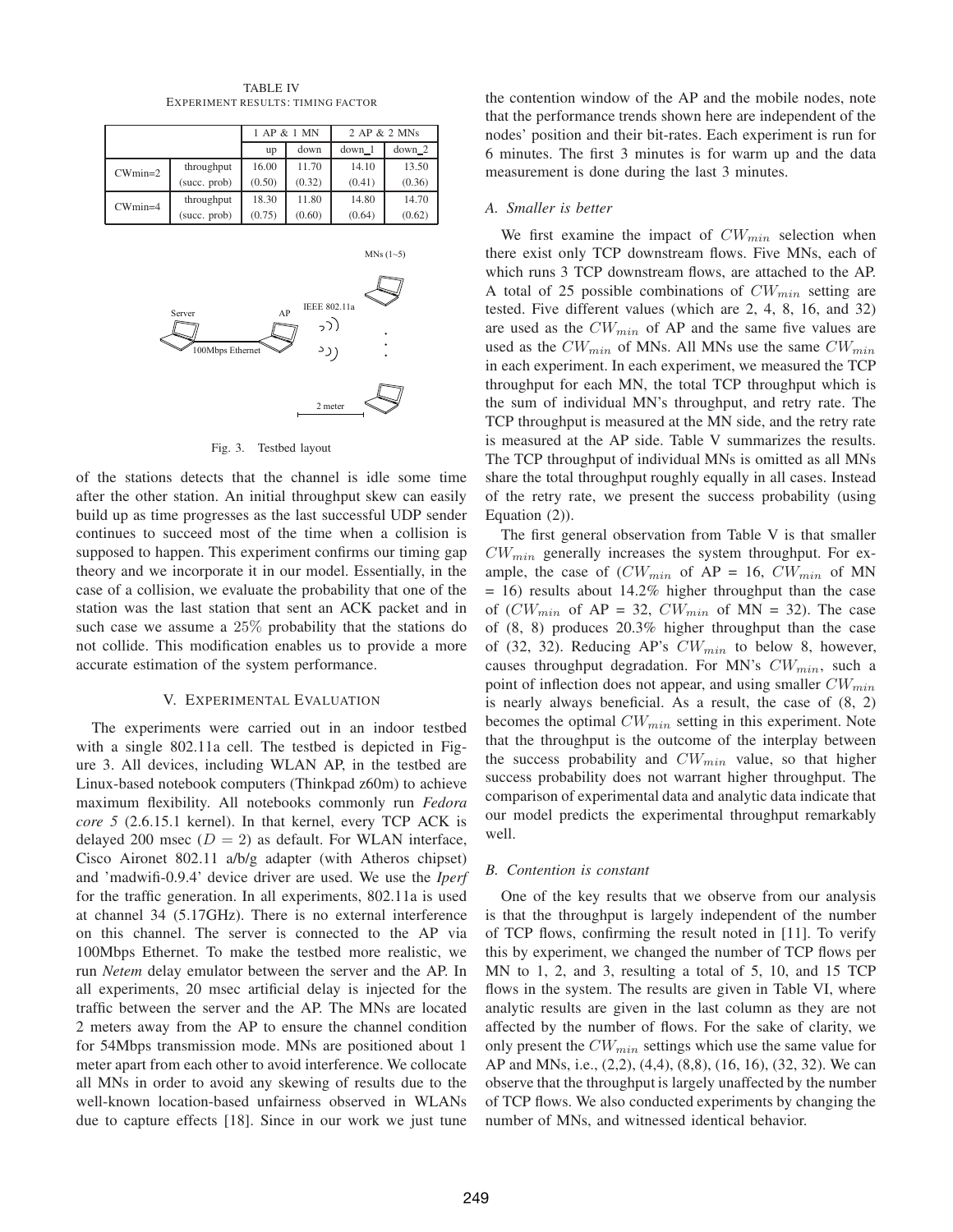TABLE V TCP DOWNLINK FLOWS ONLY (THROUGHPUT IN MBPS)

| Experiment   |                |              |                | MN CWmin (U)   |              |        |        |
|--------------|----------------|--------------|----------------|----------------|--------------|--------|--------|
|              |                |              | $\overline{c}$ | $\overline{4}$ | 8            | 16     | 32     |
|              | $\overline{c}$ | throughput   | 23.18          | 22.79          | 22.42        | 22.18  | 22.49  |
|              |                | (succ. prob) | (0.75)         | (0.72)         | (0.70)       | (0.68) | (0.69) |
|              | $\overline{4}$ | throughput   | 23.77          | 23.64          | 23.51        | 23.37  | 23.27  |
| AP CWmin (W) |                | (succ. prob) | (0.82)         | (0.81)         | (0.81)       | (0.80) | (0.79) |
|              | 8              | throughput   | 24.36          | 24.32          | 24.18        | 24.11  | 23.94  |
|              |                | (succ. prob) | (0.92)         | (0.92)         | (0.91)       | (0.91) | (0.90) |
|              | 16             | throughput   | 22.99          | 23.02          | 23.02        | 22.95  | 22.94  |
|              |                | (succ. prob) | (0.96)         | (0.96)         | (0.96)       | (0.96) | (0.96) |
|              | 32             | throughput   | 20.17          | 20.16          | 20.17        | 20.16  | 20.09  |
|              |                | (succ. prob) | (0.99)         | (0.99)         | (0.99)       | (0.98) | (0.98) |
|              |                |              |                |                |              |        |        |
|              |                |              |                |                | MN CWmin (U) |        |        |
|              |                | Analysis     | $\overline{c}$ | $\overline{4}$ | 8            | 16     | 32     |
|              |                | throughput   | 22.12          | 22.08          | 22.13        | 22.12  | 22.39  |
|              | $\overline{c}$ | (succ. prob) | (0.72)         | (0.72)         | (0.72)       | (0.72) | (0.73) |
|              |                | throughput   | 25.40          | 24.25          | 24.17        | 24.11  | 24.07  |
|              | $\overline{4}$ | (succ. prob) | (0.87)         | (0.83)         | (0.83)       | (0.83) | (0.82) |
|              |                | throughput   | 25.73          | 25.52          | 24.77        | 24.68  | 24.61  |
|              | 8              | (succ. prob) | (0.94)         | (0.94)         | (0.91)       | (0.90) | (0.90) |
|              |                | throughput   | 23.96          | 23.95          | 23.84        | 23.41  | 23.35  |
| AP CWmin (W) | 16             | (succ. prob) | (0.97)         | (0.97)         | (0.97)       | (0.95) | (0.95) |
|              | 32             | throughput   | 20.46          | 20.48          | 20.47        | 20.41  | 20.19  |

TABLE VI TCP DOWNLINK ONLY (VARYING FLOW COUNTS)

|          | (W, U)       | 5 flows | 10 flows | 15 flows | Analysis |
|----------|--------------|---------|----------|----------|----------|
| (2,2)    | throughput   | 24.65   | 23.95    | 23.18    | 22.12    |
|          | (succ. prob) | (0.81)  | (0.78)   | (0.75)   | (0.72)   |
| (4,4)    | throughput   | 24.67   | 24.20    | 23.64    | 24.25    |
|          | (succ. prob) | (0.85)  | (0.83)   | (0.81)   | (0.83)   |
| (8, 8)   | throughput   | 25.01   | 24.58    | 24.18    | 24.77    |
|          | (succ. prob) | (0.93)  | (0.92)   | (0.91)   | (0.91)   |
| (16, 16) | throughput   | 23.53   | 23.25    | 22.95    | 23.41    |
|          | (succ. prob) | (0.97)  | (0.97)   | (0.96)   | (0.95)   |
| (32, 32) | throughput   | 20.52   | 20.35    | 20.09    | 20.19    |
|          | (succ. prob) | (0.99)  | (0.99)   | (0.98)   | (0.98)   |

#### *C. UDP improves overall throughput*

We then examine the scenario when TCP downstream flows co-exist with UDP downstream flows. The same five MN testbed is used. To assess the impact of the UDP downstream traffic, each MN always runs one TCP downstream flow while we tested two cases, one without UDP downstream flow, one with UDP downstream flows. To prevent UDP traffic from dominating the TCP traffic, we used rate-limited UDP flows (to 500Kbps in this experiment). 6 UDP downstream flows were added for each MN. Table VII shows the results. Only the results of some important  $CW_{min}$  settings are presented. The key observation is that introducing UDP downstream traffic results in higher success probability and higher total throughput, and as noted in Table V, the (8,2) setting for the AP and User CW works out best.

TABLE VII EXPERIMENT AND ANALYSIS RESULTS: TCP DOWNLINK + UDP DOWNLINK FLOWS

| (W, U)  |              | TCP only   |          | $TCP + UDP$ |          |  |
|---------|--------------|------------|----------|-------------|----------|--|
|         |              | Experiment | Analysis | Experiment  | Analysis |  |
| (4,2)   | throughput   | 24.83      | 25.41    | 26.39       | 26.73    |  |
|         | (succ. prob) | (0.86)     | (0.88)   | (0.91)      | (0.92)   |  |
| (8,2)   | throughput   | 25.12      | 25.73    | 25.03       | 26.41    |  |
|         | (succ. prob) | (0.94)     | (0.94)   | (0.95)      | (0.97)   |  |
| (8,4)   | throughput   | 25.05      | 25.52    | 24.95       | 26.26    |  |
|         | (succ. prob) | (0.94)     | (0.94)   | (0.95)      | (0.96)   |  |
| (16,16) | throughput   | 23.49      | 23.41    | 22.74       | 23.97    |  |
|         | (succ. prob) | (0.97)     | (0.95)   | (0.98)      | (0.97)   |  |

#### *D. Large CW is better for upstream flows*

Another interesting scenario is when TCP downstream flows are mixed with TCP upstream flows. We again used the five MN tested, in which each MN runs either only TCP downstream flows or only TCP upstream flows. The number of flows per MN does not influence the result. We experiment with three different configurations by the changing the number of MNs with upstream flows, from one MN to three with remaining MNs running downstream flows. In this experiment, we fix the  $CW_{min}$  of AP by 8, while applying different values for the  $CW_{min}$  of MN with upstream flows (i.e., 16 and 32) and the  $CW_{min}$  of MN with downstream flows (i.e., 2, 4, and 8). The experimental result is summarized in Table VIII.

When the  $CW_{min}$  of MN with upstream flows is set to 16, upstream MNs receive more than their fair share of throughput at the expense of downstream MNs. For example, when the  $CW_{min}$  of downstream MNs is 2, one upstream MNs get 8.79 Mbps while 4 downstream MNs get only 15.72 Mbps (each gets 3.93 Mbps). When the  $CW_{min}$  of MN with upstream flows is increased to 32, such unfairness reduces significantly, while total system throughput is virtually unaffected. From this observation, we conclude that MNs with TCP upstream flows should use high  $CW_{min}$  values, even bigger than 32. In contrast, the MNs with TCP downstream flows should use small  $CW_{min}$  values, such as 2, 4, or 8. As the portion of upstream MNs increases, the unfairness between upstream MNs and downstream MNs reduces noticeably, but the overall system throughput also drops. Independent of the mixture pattern of upstream MNs and downstream MNs, using large  $CW_{min}$  for upstream MNs and using small  $CW_{min}$ for downstream MNs always provides better performance. In this experiment, the analytical model is able to predict the success probability of the AP precisely. However, since we do not model the throughput of upstream TCP flows, the model cannot accurately predict the system throughput, unlike the downlink-only cases seen before.

#### *E. Recommendations for setting CW*

As is evident from the results above, our experimental evaluation agrees with our analytical model, and provides us with four key conclusions. The first three are as follows.